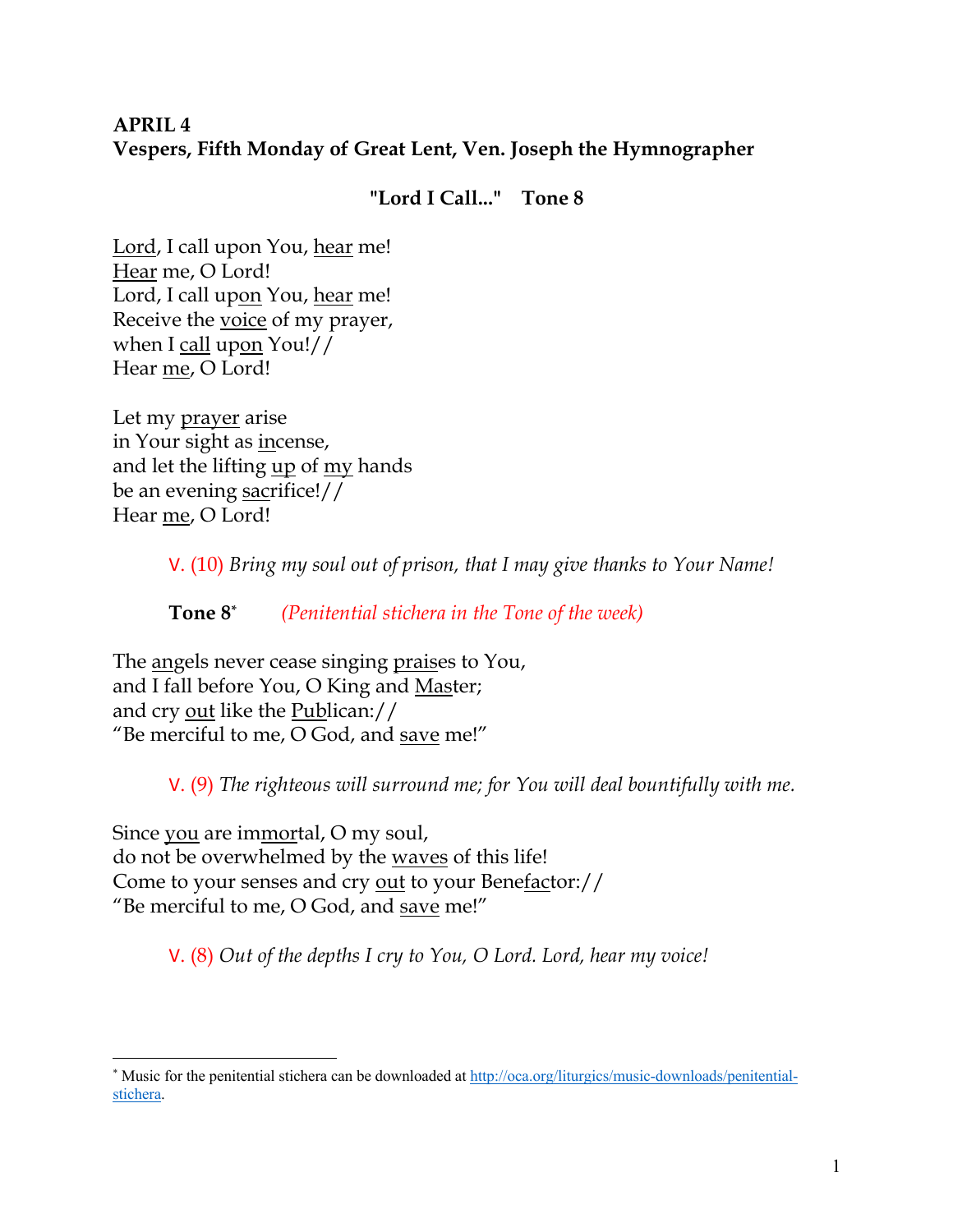When I grasp with my mind the great number of terrible things I have done, and go in my thoughts to that terrible reckoning, then I tremble with fearfulness. I flee for refuge to You, O God and Lover of man. I humbly pray: "Do not turn from me, O sinless Lord,// but grant my lowly soul compunction before the end, and save me!"

V. (7) *Let Your ears be attentive to the voice of my supplications!*

Give me tears, O God, as You once gave them to the woman who had sinned, and thus count me worthy to drench Your feet with tears those feet that freed me from the path of error! Let me offer You a life of purity, acquired by me through repentance, as fragrant ointment, that I too may hear that voice for which I pray,// saying: "Your faith has saved you; go in peace!"

V. (6) *If You, O Lord, should mark iniquities, Lord, who could stand? But there is forgiveness with You.* 

**Tone 3†** *(from the Lenten Triodion, by Joseph) (Great is the power)*

In this season of abstinence, O believers, let us exert every effort, that we may attain great glory, escaping the fire of hell,// by the mercy of God, the great King!

> V. (5) *For Your Name's sake I wait for You, O Lord. My soul has waited for Your word; my soul has hoped on the Lord.*

Having passed the middle point of this holy Fast, let us clearly show forth the beginning of divine glory! Let us fervently hasten to the achievement of good behavior,// that we may receive the eternal joy!

V. (4) *From the morning watch until night, from the morning watch, let Israel hope on the Lord!* 

<sup>&</sup>lt;sup>†</sup> Music for the stichera from the Lenten Triodion can be downloaded at http://oca.org/liturgics/musicdownloads/lenten-triodion.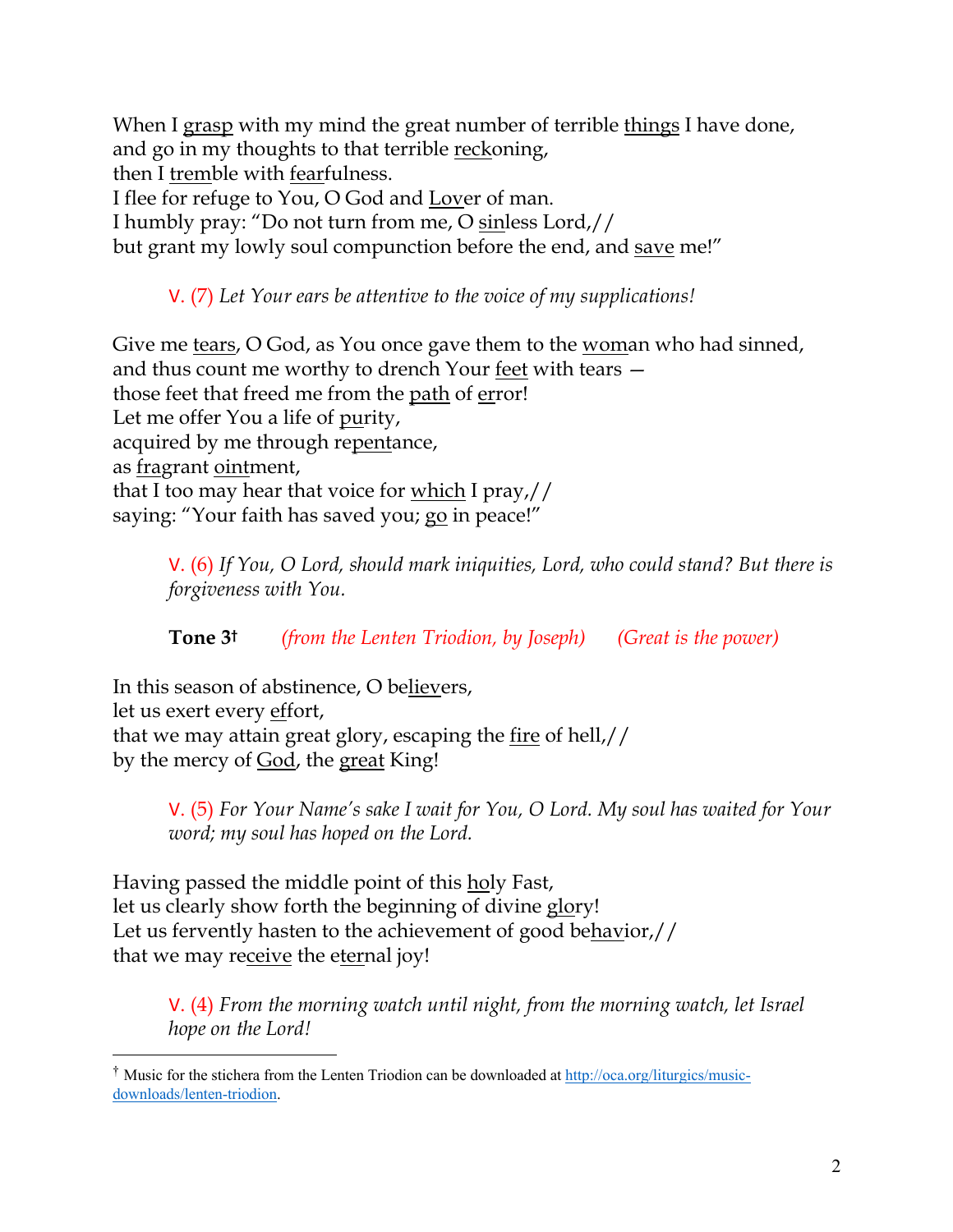## **Tone 7** *(from the Lenten Triodion, by Theodore)*

Having passed beyond the middle point of this holy Fast, let us strive to its end, rejoicing with steadfastness! Let us anoint ourselves with the oil of charity, that we may be worthy to adore the noble Passion of Christ our God,// and attain His most honored and holy Resurrection!

V. (3) *For with the Lord there is mercy and with Him is plenteous redemption, and He will deliver Israel from all his iniquities.*

**Tone 2** *(from the Menaion, for Ven. Joseph) (Joseph of Arimathea)*

You followed in the footsteps of the Word of God, Who created all from nothingness, shaking away, as He commanded, love of worldly things together with love of all passions. You took up the Cross on your shoulders and were crucified to the world. Therefore, O Father, shining forth with virtues through godly works,// you received an eternal inheritance.

#### V. (2) *Praise the Lord, all nations! Praise Him, all peoples!*

You were revealed to be a mystical trumpet, calling all on high with spiritual hymns. You were a divinely-sounded harp, praising the armies of God, glorifying all the saints and proclaiming their victories. You drew a depth of words from the fountain of salvation,// enriching the house of God.

V. (1) *For His mercy is confirmed on us, and the truth of the Lord endures forever.* 

Crucified with love, you were shown to be a treasury of virtues. Aflame with love and chanting sacred hymns, you sought all those who were well-pleasing to God through their faith and repentance. By these you were yourself a participant in the divine image,// and were revealed as a partaker of <u>sweet</u>ness.

*Glory to the Father, and to the Son, and to the Holy Spirit; now and ever, and unto ages of ages. Amen.*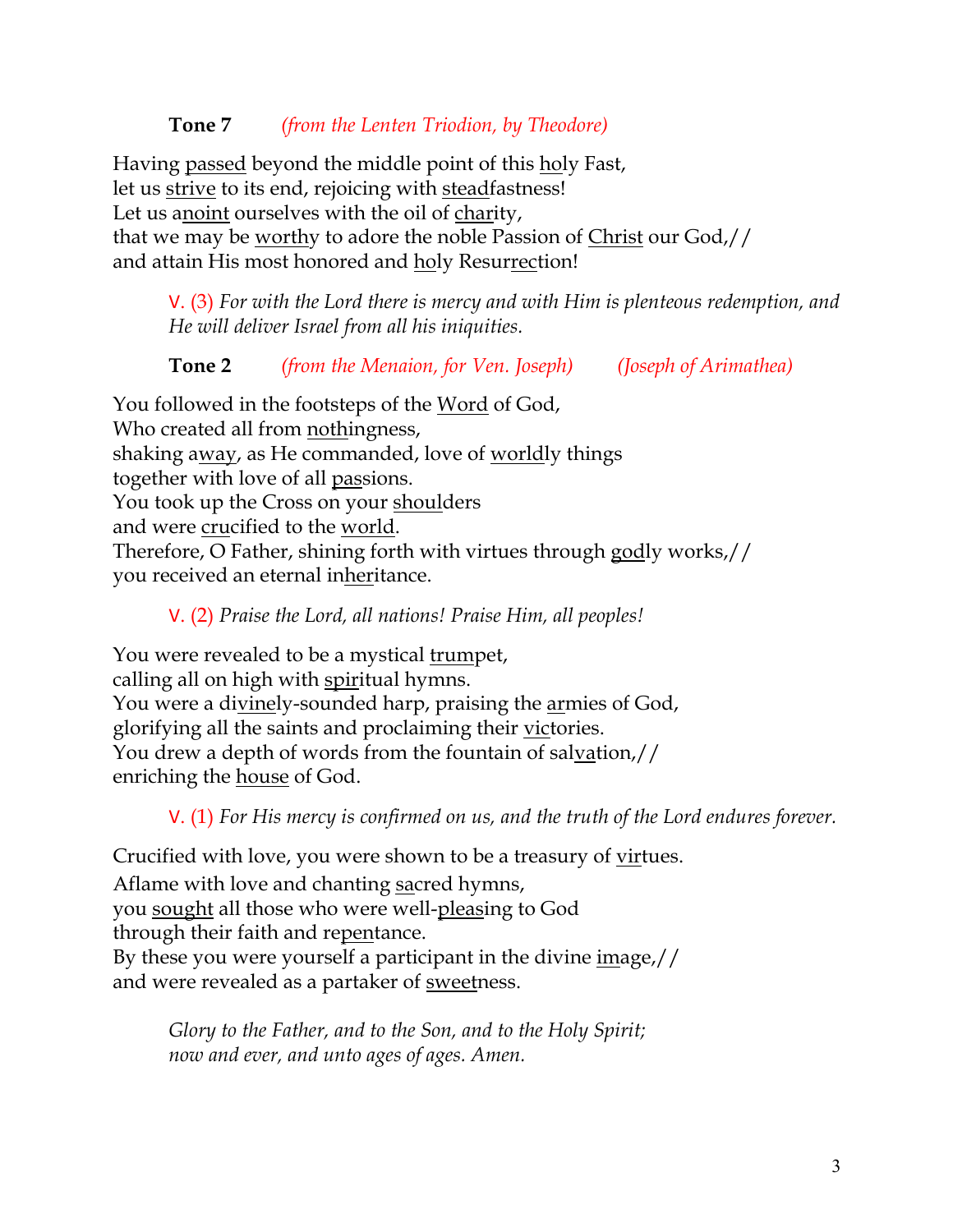#### **Tone 2** *(Theotokion)*

Rejoice, O Mary Theotokos, Temple which cannot be destroyed; Holy Temple, indeed, as the Prophet cries:// "Holy is Your Temple, wonderful in righteousness!"

## **Tone 8 Great Prokeimenon**

Turn not away Your face from Your child, for I am afflicted: / hear me speedily, draw near unto my soul, and deliver it! *(Ps. 68:21-22a)*

V. *Let Your salvation, O God, uphold me! (Ps. 68:34b)*

V. *Let the poor see and be glad! (Ps. 68:37a)*

V. *Seek God, and your soul shall live! (Ps. 68:37b)*

## **Aposticha**

## **Tone 7** *Idiomelon (from the Lenten Triodion)*

The Savior Who planted the vineyard and called the laborers is near indeed. Come, therefore, O workers in the Fast:

let us receive our wages, for the Giver is rich and merciful!// Even if we have labored little we receive great mercy.

> V. *I lift up mine eyes to You, enthroned in the heavens! Behold, as the eyes of servants look to the hand of their master, as the eyes of a maid to the hand of her mistress, so our eyes look to the Lord our God, till He have mercy upon us. (Ps 122:1-2)*

**Tone 6** *Idiomelon (from the Lenten Triodion, by Stephen)*

When Adam fell among the robbers of thought,

he was robbed of his mind;

his soul was wounded, and he was cast out naked and without any aid.

The priest who came before the Law did not listen to him.

The Levite who came after the Law had no compassion on him:

only You, O God, Who came not from Samaria but from the Theotokos!// O Lord, glory to You!

V. *Have mercy upon us, O Lord, have mercy upon us, for we have had more than enough of contempt. Too long our soul has been sated with the scorn of those who are at ease, the contempt of the proud. (Ps. 122:3-4)*